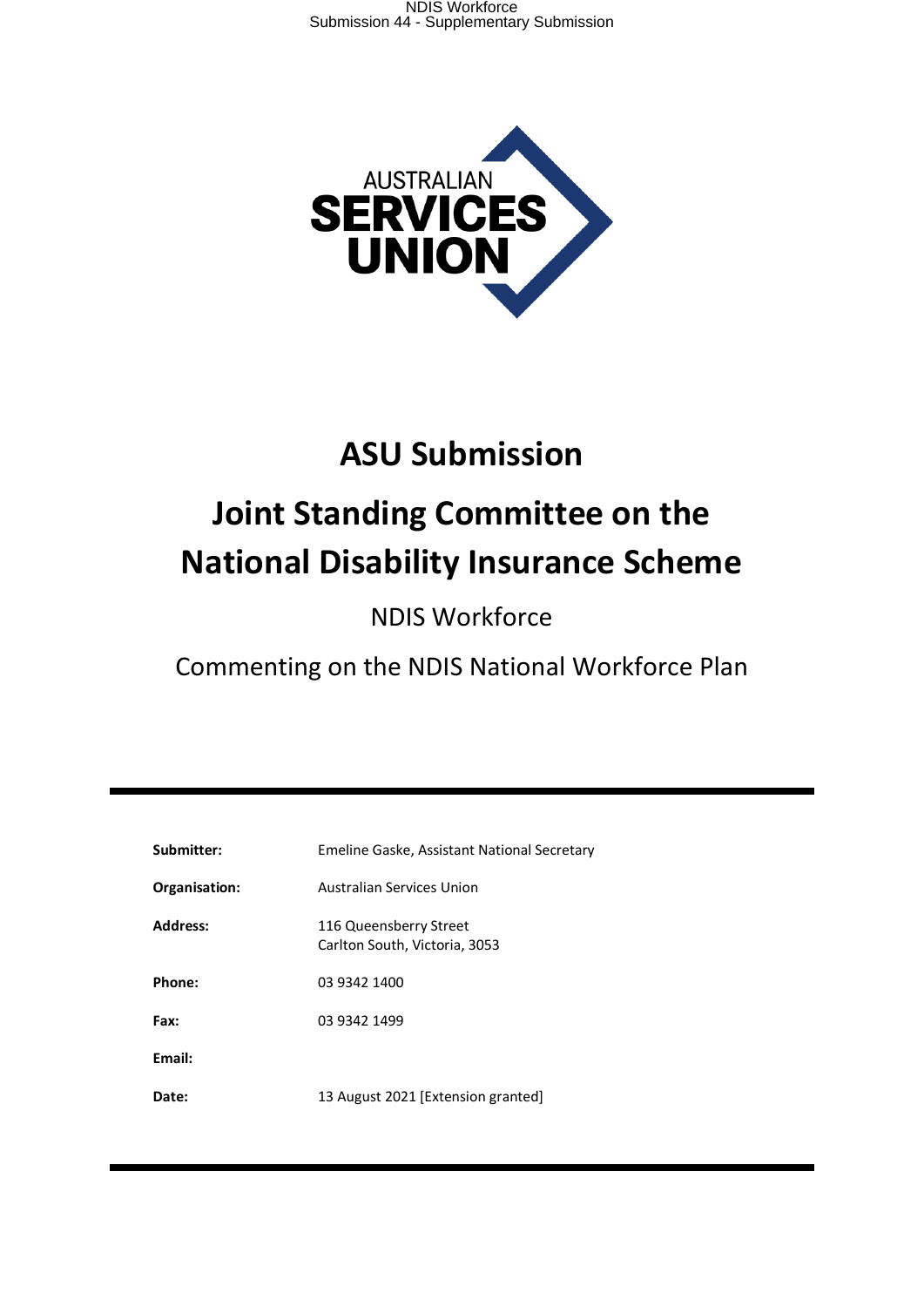### Contents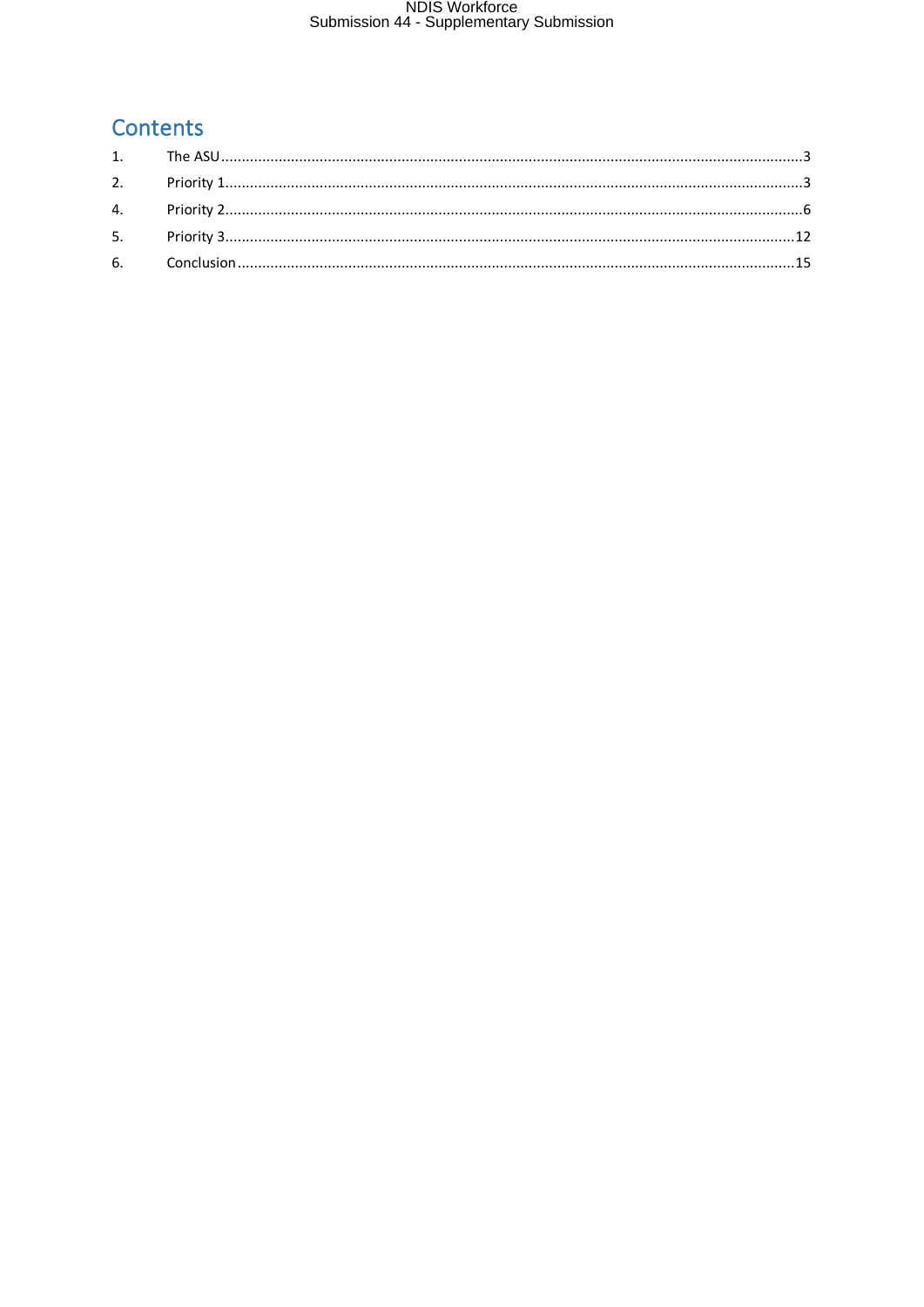### 1. The ASU

The Australian Services Union (ASU) is one of Australia's largest unions, representing approximately 135,000 members.

ASU members work in a wide variety of industries and occupations in both the private and public sector. Relevantly, the ASU is the largest union of workers in the social, community and disability services sectors. Our members predominantly work in non-government, and not-for-profit organisations that support people experiencing or at the risk of experiencing crisis, disadvantage, social dislocation, or marginalisation. Of specific relevance to this Inquiry, the ASU represents workers who are employed in the community who are employed in sectors including, but not limited to:

- Disability services, including residential care.
	- Community services, including:
		- o Aged care services
		- o Mental health services
		- o Community transport services
		- o First Nation People's services
		- o Family support services
		- o Health and mental health services
		- o Crisis accommodation for women, children, families, young people, and men
		- o Sexual assault, domestic and family violence services
		- o Youth and child protection services
		- o Out of home care for children and young people at risk
		- o Homelessness, housing, and tenancy services
		- o Alcohol, gambling and other drugs of addiction and rehabilitation services
		- o Migrant and settlement services
		- o Community legal services
		- o Community and neighbourhood services
	- Local government home and community care ('HAC')

The ASU is pleased to provide this submission to Joint Standing Committee on the National Disability Insurance Scheme on the Department of Social Services NDIS National Workforce Plan: 2021-2025. We note we made submissions (43 and 44) to the Inquiry into the NDIS Workforce on 15 May 2020.

The Australian Services Union commends the Australian Government on releasing the NDIS Workforce Plan for comment by stakeholders. The NDIS Workforce Plan has been a long time in the making and extends ongoing work that has taken place to bolster the sector. It is important that it is focussed on the unique needs and aspirations of people with disability.

### 2. Priority 1

 $\overline{\phantom{a}}$ 

### Improve community understanding of the benefits of working in the care and support sector and strengthen entry pathways for suitable workers to enter the sector

The Workforce Plan identifies that the disability sector faces massive retention and attraction crisis. However, Priority 1 does nothing to address these problems. The Workforce Plan notes the perception that workers in the disability sector "have lower job prestige, pay and fewer opportunities for career progression."<sup>1</sup> This perception will not be addressed by fuzzy marketing campaigns about the good feelings that come from supporting people with a disability. Instead, Priority 1 should include clear programs to promote better pay, secure working arrangements and clear career paths for all workers.

We recommend that the Workforce Plan be amended to:

- Acknowledge the distinction between the Disability Services and Aged Care Workforces.
- Promote secure working arrangements;

<sup>1</sup> Department of Social Services, NDIS Workforce Plan: 2021-2025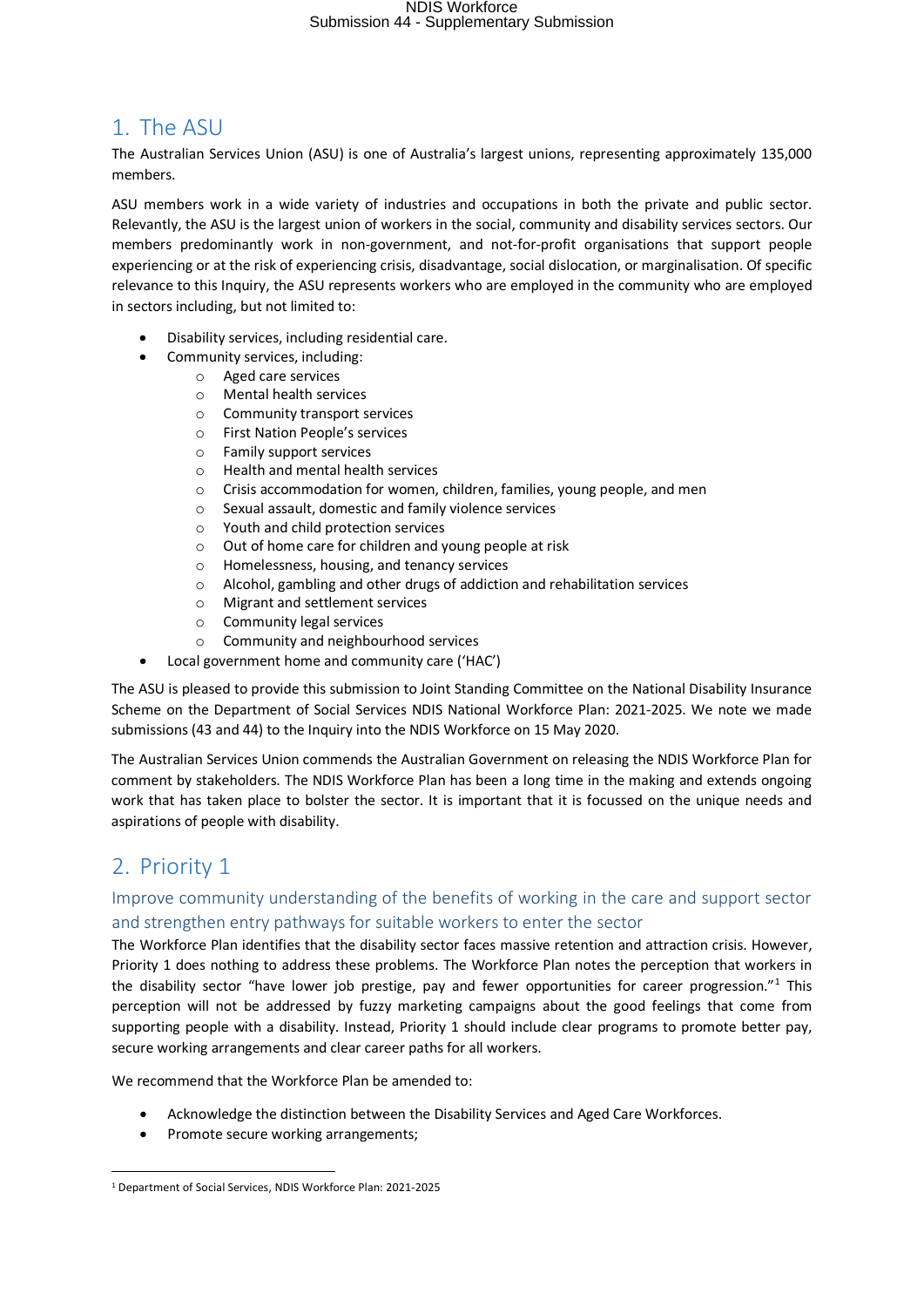- Provide portable entitlements to paid annual leave, personal leave and long service leave; and
- Ensure that the NDIA funds all employment entitlements, including overtime and long service leave.

#### **Acknowledge the genuine distinctions between the Disability Services and Aged Care workforces**

The Workforce Plan suggests that the disability support, aged care and veterans' care programs share priorities, problems and solutions. These assumptions are incorrect due to the following reasons:

- The fundamental aims, consumer needs, purposes and structures of the NDIS are vastly different from the aged care sector. Consumer groups representing consumers in the disability sector and the aged care sector emphasise the clear differences between the needs and wants of people with a disability and aging people.
- A key goal of the disability sector is enablement, that is, supports that go towards maximising the social inclusion and independence of participants. In contrast, the aged care sector focuses its supports on the end-stage of people's lives.
- Aged care and disability support are very distinct fields of practice. The nature of work and the skills and knowledge required by workers are different. This is reflected in the different capability frameworks, code of conducts, and pricing arrangements. Furthermore, aged care and disability support have different compliance and regulatory systems.
- Disability sector workers are more likely to be casual employees compared to the aged care sector.
- The workforce shortage in the disability sector is a direct result of the low pay, poor working conditions, and limited career prospects. Combining the aged care and disability support workforces is not the solution to the workforce shortages in either sector. Such a strategy has the potential to exacerbate the current workforce shortages. Employers in both sectors will be left chasing the same, diminishing workforce, without attracting new workers.

The solution to the workforce crises in aged care and disability sectors is to create jobs with living wages, good working conditions and clear career paths that reflect the clear differences between the two sectors.

#### **Promote secure work arrangements**

The NDIS will not reach its potential to provide good quality services for people with disabilities if the proliferation of casual and insecure employment arrangements continues to grow. Casualisation and insecure working arrangements is and will continue to create high turnover of staff who are seeking permanent and more secure work.

Workforce shortages will be exacerbated if the industry is unable to create good quality secure employment where workers have guaranteed minimum income and hours to rely upon. High quality jobs are necessary to attract workers to the sector.

We need to promote secure work arrangements by:

- ending the misuse of fixed-term contracts to avoid obligations of secure employment;
- ending the misuse of casual employment, short-hour part time employment as a way of avoiding the obligations of secure employment;
- ending the use of any other practices that seek to undermine secure employment.

In a recent survey of ASU members, 'job security' was clearly one of the highest priority concerns, or the highest priority concern across our membership. In the disability sector, insecurity of employment is the single feature for a significant proportion of our members and their families.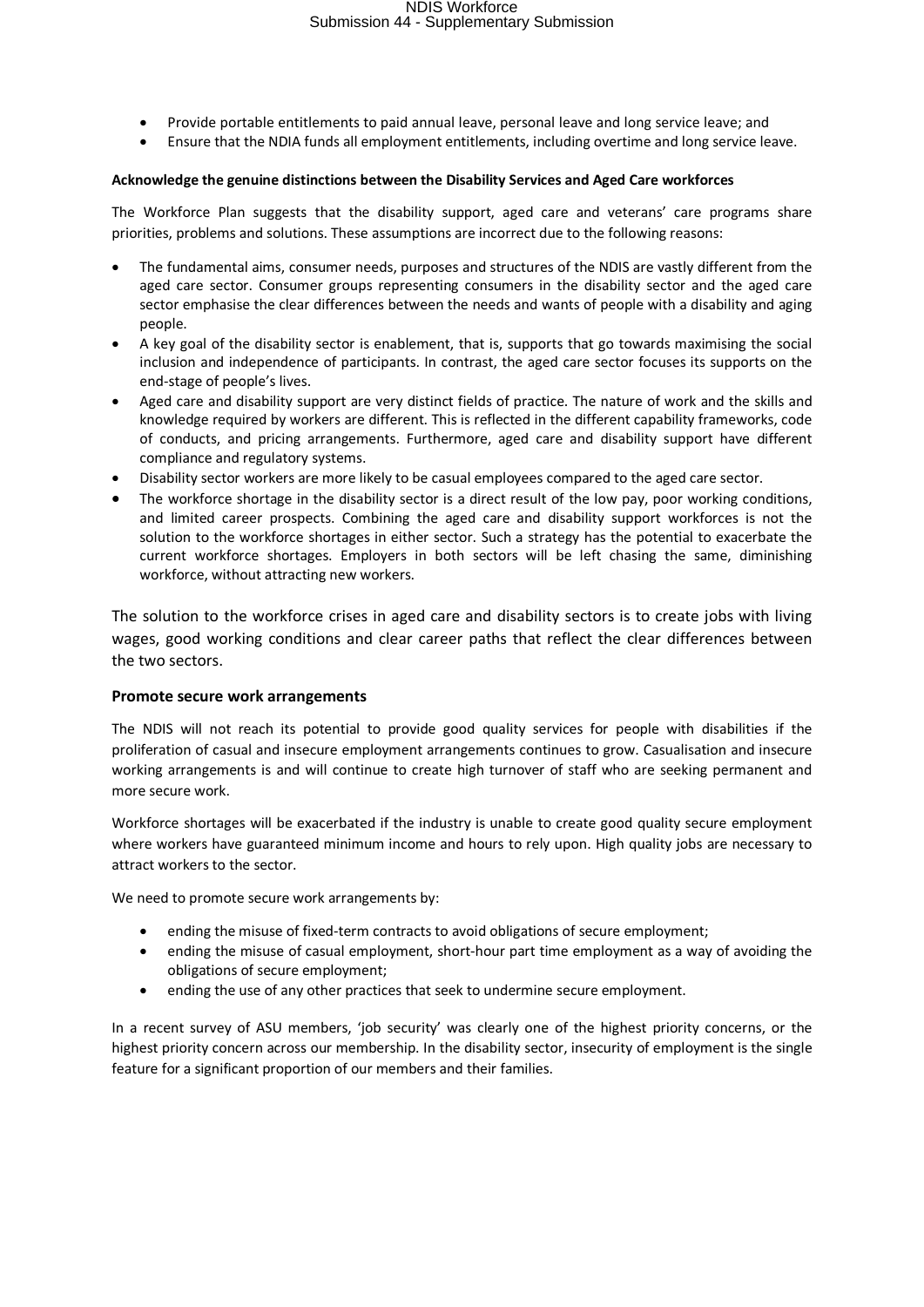Data attained through the NDS Workforce Census, June 2020 confirm that the disability support workforce is extraordinarily concentrated in casual, part-time, and very insecure positions. Key findings indicate that 79 percent of the workforce are in part-time positions and 34 percent of workers fill casual jobs. 2

Turnover rates for casual workers are extremely high at 22 percent with many providers struggling to recruit and retain workers. Average hours per week for disability support workers is 22.4 hours, with many underemployed and many identifying lack of hours as a main reason for leaving the sector. The workforce reflects a high concentration of women workers, and older workers: 70 percent are women and 43 percent are aged 45 and over.<sup>3</sup>

The precarious instability of work in the sector highlights the need for a systematic and comprehensive approach to training. It is impossible to imagine that the NDIS will be able to fulfil its potential in improving the lives of people with disabilities, based on a workforce that is so overwhelmingly employed in casual, part-time, high turnover roles.

Workers need an opportunity to accumulate skills, and that requires some basic assurances of stability and predictability in future employment. The advancing age of the existing disability support workforce only reinforces the need for a comprehensive and ongoing training system for the industry, to replace the skills and experience of those older workers who will be retiring within the next few years.

The ASU strongly supports an approach that would place emphasis on investment for capacity building; attracting people into the industry by supporting long term development of a skilled workforce through providing opportunities for training to allow workers to deliver high quality services that make a difference in the lives of people with disability and allows them to build a stable career in the sector. We believe our Portable Entitlements Scheme outlined in Priority 2 would enhance certainty, choice and fairness for workers as well as securing the future of the sector and therefore make the NDIS the best that it can be for participants.

#### **Portable entitlements**

Disability support workers are no less committed to their employer or job than workers in other industries. It is just that the conditions such as high rates of casual labour and contract work in this sector make it very difficult to stay in the one position for an extended period enough to accrue portable entitlements such as long service leave, annual leave, sick leave and redundancy protections.

A recent report by the University of New South Wales (UNSW) <sup>4</sup> found NDIS "workers will often hold multiple jobs and work several short shifts across multiple work sites throughout their day". As more workers move between employers, or hold multiple jobs, they are unable to accrue adequate leave and entitlements. Due to high turnover rates in the sector workers leave and entitlements are nearly always void,

A portable entitlement scheme should not only include long service leave but should be expanded to include other types of leave, including sick leave, annual leave and redundancy protections for all workers including those on insecure work arrangements in the industry.

Disability support workers have won portable long service leave in the ACT, Victoria and Queensland and we believe it should now be available Australia-wide to cover all disability services.

We note the NDIS has incorporated the relevant legislative changes into its pricing models for these States and we believe the NDIS is the perfect scheme to introduce portable entitlements due to the way pricing works. A portable entitlements scheme allows workers to move between employers and services within the disability

1

<sup>2</sup> National Disability Services, NDS Workforce Census, June 2020 [Online] Accessed at: https://www.nds.org.au/images/news/NDS-Workforce-Census-Key-Findings\_FINAL.pdf

<sup>3</sup> National Disability Services, Where Secure Employment Meets Clients' Needs [Online] Accessed at:

https://www.nds.org.au/images/news/FINAL-Where-secure-employment-meets-clients-needs-report.pdf

<sup>4</sup> University of New South Wales, Working in new disability markets: A survey of Australia's disability workforce, May 2020 [Online] https://www.researchgate.net/publication/341448295\_Working\_in\_new\_disability\_markets\_A\_survey\_of\_Australia's\_disability\_workforc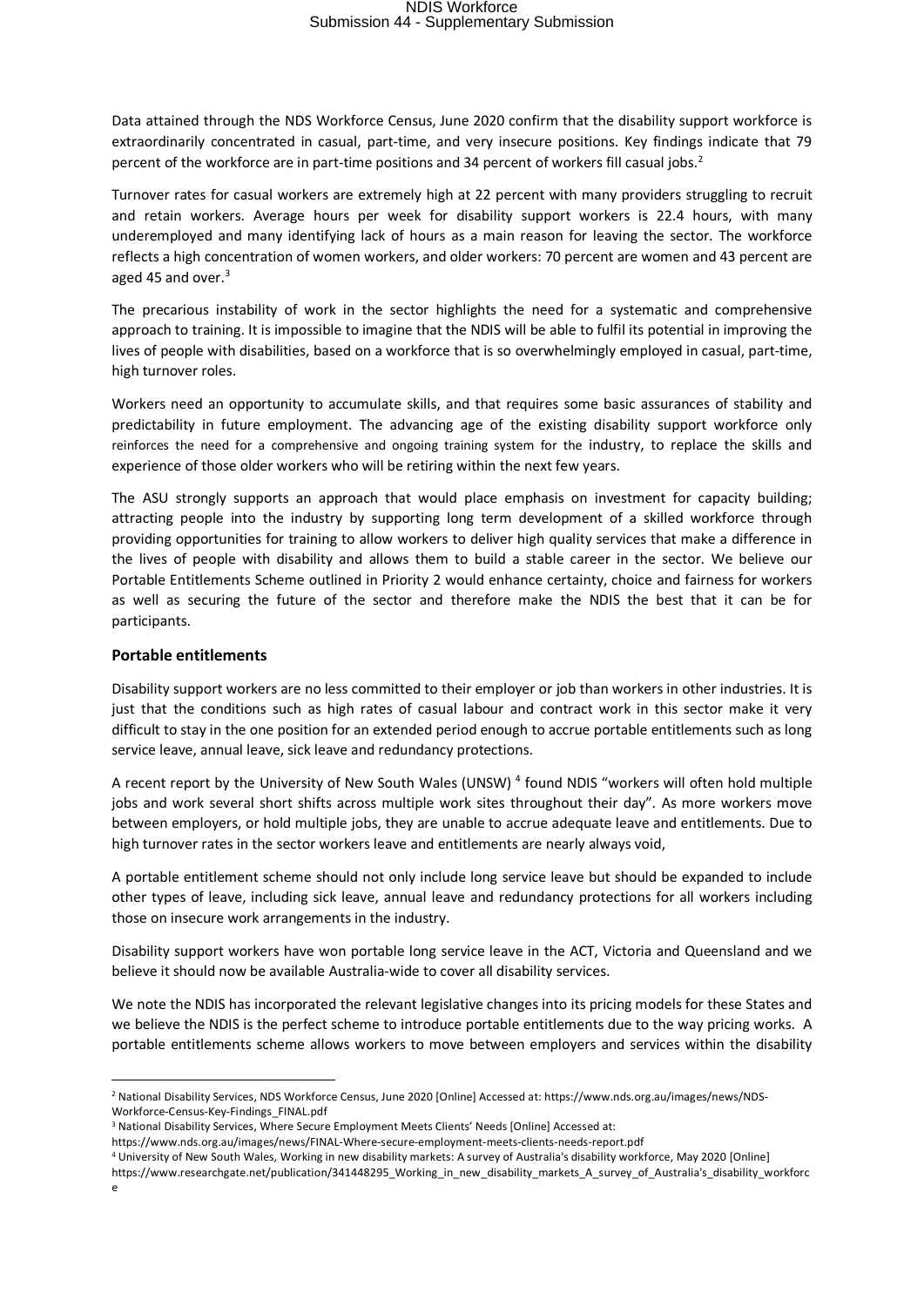sector without any loss of entitlements. Such a scheme acts as an incentive for workers to remain in the sector.

The NDIS Pricing Arrangements do not include funding for long service leave. The NDIS Annual Pricing Review for 2020-21 "noted that most staff left after five or six years, so long service leave was not accrued"<sup>5</sup>. This position is short-sighted given the sector's attraction crisis.

Disability support workers truly deserve the respect and recognition of long service as they are the people caring for our communities most vulnerable, in often very difficult working conditions. It is only fair that their commitment is recognised, as it is for workers in other industries such as teachers, nurses and police who can accumulate portable entitlements.

#### **Case studies**

Jo has worked in the community sector for 37 years across child protection, disability services and as a Local Area Coordinator for disability services. Jo says: portable entitlements would mean financial security to me. I worked in same program for five years with two employers because of [end of grant] re-tendering. I took no sick leave or annual leave with me and do not have any long service leave. When it comes to being able to take time off, if entitlements could roll over, it would alleviate burn out and exhaustion.

Tracey has worked in the community services sector for 36 years. She has never had access to long service leave in that time. Tracey says: Having portable entitlements like long service leave as community service workers would mean that we are valued for the contribution we make to the sector, like teachers or nurses make to their sectors.

#### **Fund all employment entitlements**

The NDIS Disability Support Worker Cost Model recognises that under the SCHADS Award a permanent worker's ordinary hours of work will be 38 hours per week and as such they must be paid for 20 days of annual leave. The assumptions and therefore the cost model do not provide pricing for shift workers who under the NES are entitled to five weeks leave for annual leave.

The Cost Model also does not take into consideration overtime. The NDIA states the current pricing arrangements make businesses more efficient, but we believe it drives providers away from permanent employment, as they view part-time and full-time employment as cost prohibitive, given the potential overtime costs for these employment types.

The recent UNSW report <sup>6</sup> found 41% of respondents worked at least one hour unpaid in the last week, with workers on average working 2.6 unpaid hours a week completing administration such as writing up client notes or providing extra support for clients.

Tight pricing arrangements are leading to excessive unpaid overtime for workers. By working unpaid overtime, workers pay rates are being pushed well below the minimum award rates and are bearing the consequences of inadequate prices for disability support.

### 4. Priority 2

#### Train and support the NDIS workforce

Since the introduction of the NDIS the ASU has undertaken consultation with workers, employers and people with disability through surveys and focus groups on skills and qualifications required in the disability support

https://www.researchgate.net/publication/341448295\_Working\_in\_new\_disability\_markets\_A\_survey\_of\_Australia's\_disability\_workforc

 $\overline{\phantom{a}}$ 

<sup>5</sup> NDIS Annual Pricing Review 2020-21 Final Report

<sup>6</sup> University of New South Wales, Working in new disability markets: A survey of Australia's disability workforce, May 2020 [Online]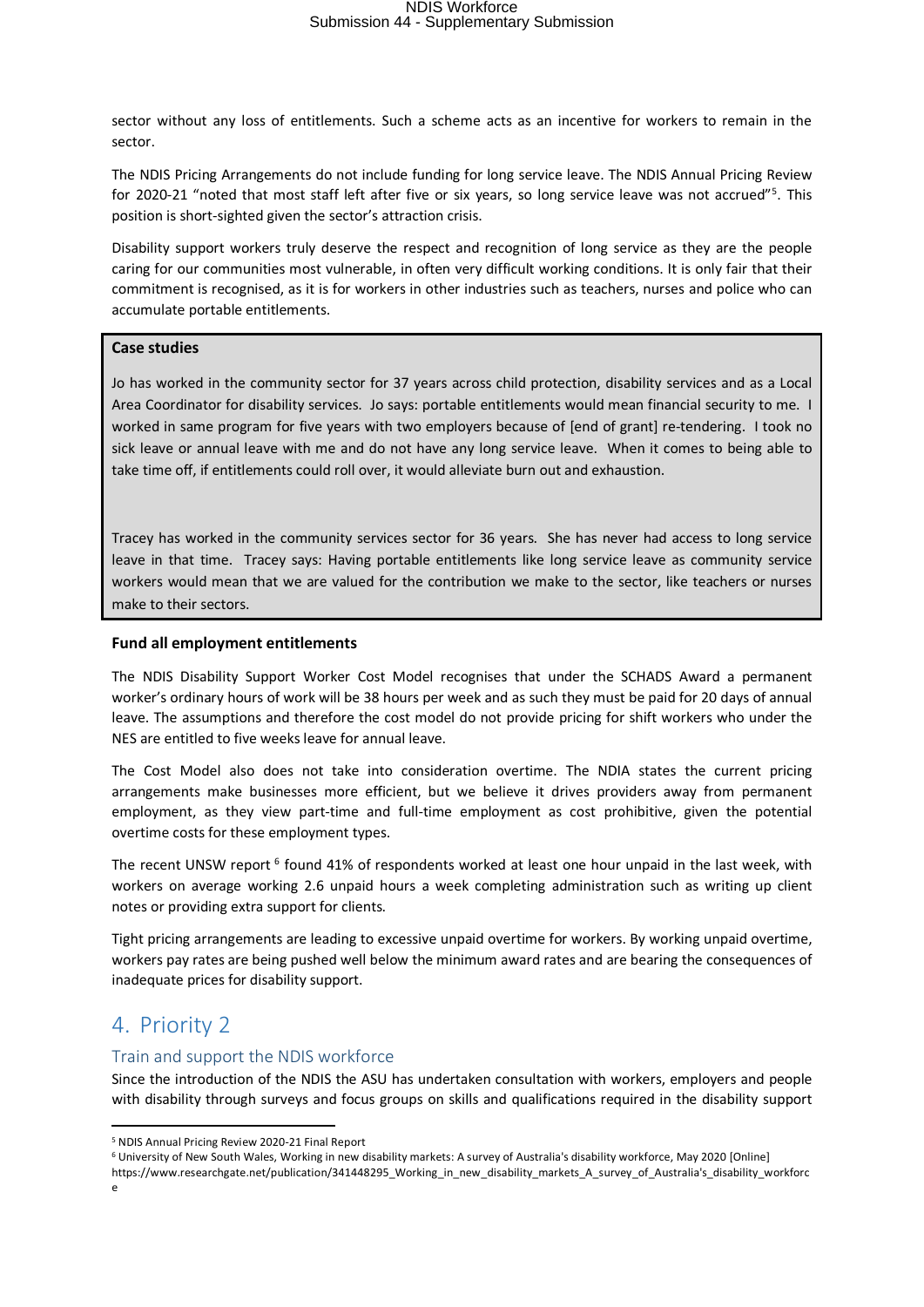sector. We have participated in many government inquiries to enable the development of evidence-based policy solutions and believe the following initiatives will assist with the retention and recruitment of workers to the disability sector.

#### **Ongoing professional development**

Training and professional development programs help to ensure the disability community and the general public have the confidence that the workforce understands the legal requirements necessary to perform their roles, and to ensure the highest level of quality care.

Workforce development has been flagged as a major concern for many disability service providers, with several reporting challenges in being able to provide sufficient and effective professional development in the current funding environment<sup>7</sup>.

The NDIS pricing model has had significant consequences for training and development in the sector and for the capacity of providers to participate actively in providing a high standard of training and supervision – or any training at all. There have been cut-backs in the time allocated for training; team meetings have all but disappeared; supervision has been severely curtailed; and large numbers of casual workers are being newly employed with almost no supervision at all. Many workers and providers have told us that support staff are not paid to attend regular team meetings or attend training and development activities.

This is not a reflection on those providers – who have often been as concerned about this situation as we are, but it is a very real problem when considering the effective implementation and delivery of training in this sector – which absolutely must include ongoing supervision, ongoing upskilling and active participation by the workplace in all of these aspects of learning and skills development.

It is currently very expensive to undertake accredited skills development. It involves potential and actual students paying upfront fees in many cases, and needing to take time away from shifts. In a sector in which the majority of workers are not well paid and employed on a casual or part time basis, relying upon shifts with often multiple employers, it is difficult to access training other than in-service training when this is available

In-service training is more likely to be not accredited and delivered in a less than ideal manner. It has less value in terms of career development or portability between employers as it tends to be more enterprise-specific.

#### **Case Study**

**.** 

Margaret is a disability support worker in the Hunter Valley. She was an experienced nurse before becoming a disability support worker and has worked in the sector for many years. She is now employed by a large disability support provider and works as an internal trainer. Margaret speaks passionately about her work: 'There is a vicious cycle in this sector. People want to make a career as a disability worker. They know that they need to be trained to do the sort of specialised work that is needed. They want to do that training. But they cannot do it because they are employed only on a casual basis with short contracts and so must work for several organisations just to make ends meet. This means that they cannot refuse a shift because they cannot risk losing that job. If they cannot get time off, they cannot do training. If they do not do training, they cannot get more shifts – because they do not have the specialised training needed for the work. How do they win? I know one young man who is a father of three young children. He is never at home. He is too scared to knock back a shift because he needs the work to pay the rent and feed his kids. How can he plan to do training, or do anything with his kids or even take a day off when he or the kids are sick? This is no way to attract people to this sector. He might just give up and look for work elsewhere – why would he stay in this sector if he has no security, no prospects and is missing out on seeing his kids grow up? That would be a real pity because he is a great disability support worker.

<sup>7</sup> University of New South Wales, How is the Disability Sector Faring? 2020 Report, February 2020 [Online] Accessed at: https://www.csi.edu.au/research/project/how-disability-sector-faring-2020-report/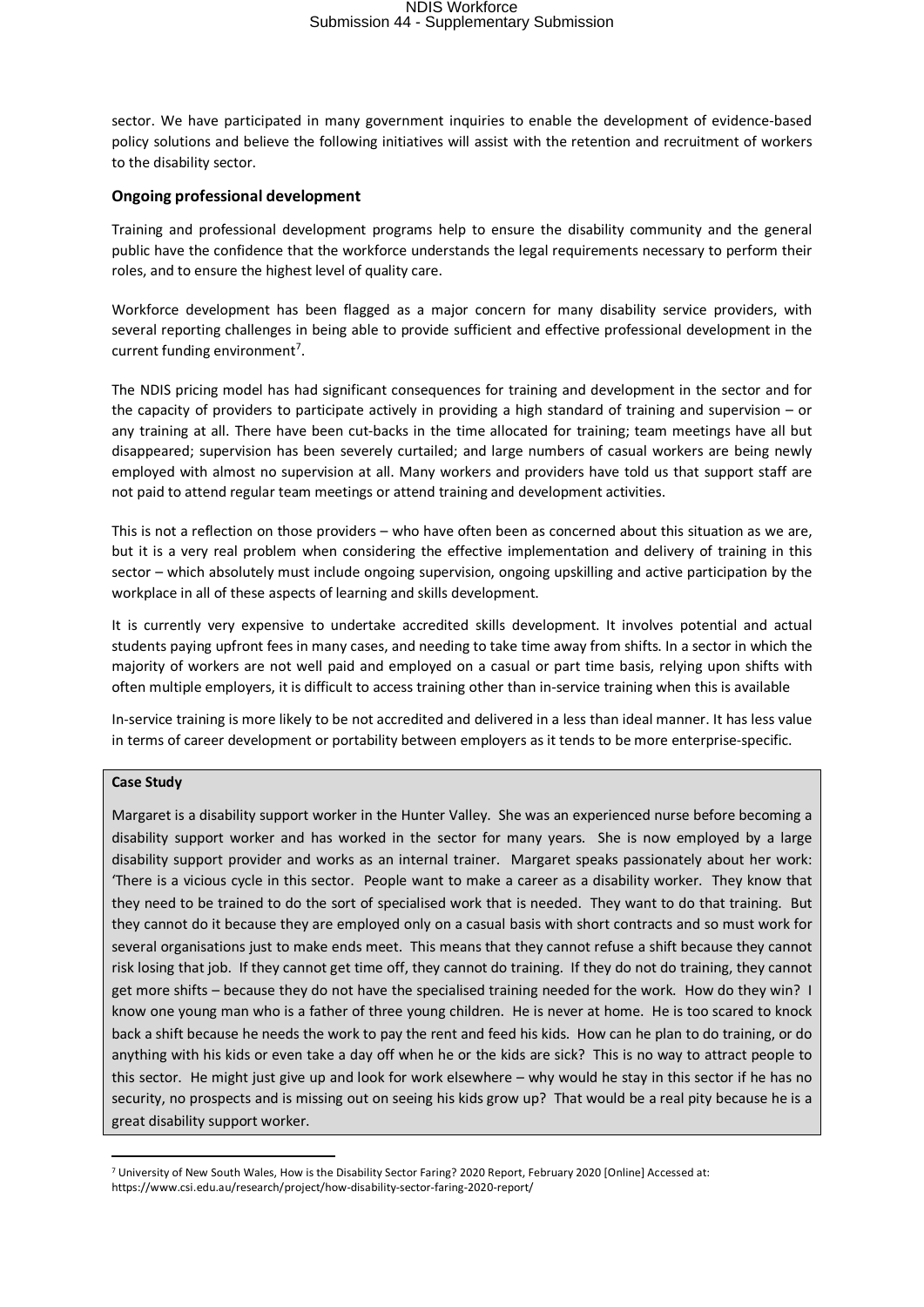#### **Micro-credentials**

Lifelong learning and the stacking of credentials, degrees, and other qualifications are becoming more important and more prevalent, especially as the COVID pandemic has allowed workers to explore and pursue additional credentials to strengthen their current employment situation or prospects.

The ASU is supportive of micro-credentials that build to stackable qualifications and specialisations. Ideally, stackable credentials should have a clear pathway and structure that allows students to enrol in a series of certificate courses, that can lead to a diploma, then a bachelor degree and finally a masters upon sufficient study. The benefit of earning a stackable credential is that it doesn't go away – or expire. When students are ready to stack their certificate into a degree program, their credits will still count when they are ready to achieve that next milestone.

 We are not supportive of single, one-off credentials that are non-accredited training and do not build in terms of ongoing professional development for workers. In addition, we believe it vital that people with disability to be actively involved in the development and delivery of contemporary skill sets and accredited microcredentials.

We believe our Portable Training Entitlement Scheme, detailed below, demonstrates how a portable training system would help to ensure the NDIS achieves its goal of delivering high-quality individualised services to people with disabilities and would help to train and support the NDIS workforce of the future.

In 2018 the ASU commissioned the Australia Institute, Centre for Future Work to develop the Portable Training Entitlement Scheme. We note, our Portable Training Entitlement Scheme received bi-partisan support by this Committee who made the following recommendation:

#### "**Recommendation 11**

3.102 The committee recommends the Quality and Safeguards Commission review options on how to ensure disability workers under the NDIS can access funded training, including considering the introduction of a portable training entitlement system."8

We also note the recent NDIS Workforce Interim Report by this Committee supports the development of a national registration and accreditation scheme.

#### "**Recommendation 4**

6.93 The committee recommends that the Australian Government review options to develop a national registration and accreditation scheme for disability support workers, as the product of a codesign process with relevant appropriate people. This should include developing national benchmarks for skills, qualifications and competencies which reflect the diversity of people with disability, and which are co-designed by appropriate industry bodies, people with disability and representative organisations, support workers and unions, and other key stakeholders."9

#### **Overview of the Portable Training Entitlement Scheme**

The Portable Training Entitlement scheme dedicates funding for induction training, foundation qualifications as well as building training and professional development capacities in the industry as a whole, at an organisational level. Funding would provide fiscal support to providers to build their internal capacity to deliver high-quality supervision and professional development in support of quality standards within their workplaces. It would also support the development of training capacity within RTOs to deliver training to workers in the skills associated with the NDIS's consumer-directed model.

**<sup>.</sup>** <sup>8</sup> Joint Standing Committee on the NDIS, Report into the market readiness for provision of services under the NDIS, 20 September 2018 [Online] Accessed at:

https://www.aph.gov.au/Parliamentary\_Business/Committees/Joint/National\_Disability\_Insurance\_Scheme/MarketReadiness/Report<br>9 Joint Standing Committee on the NDIS, NDIS Workforce Interim Report, December 2020 [Online] Acces

https://www.aph.gov.au/Parliamentary\_Business/Committees/Joint/National\_Disability\_Insurance\_Scheme/workforce/Interim\_Report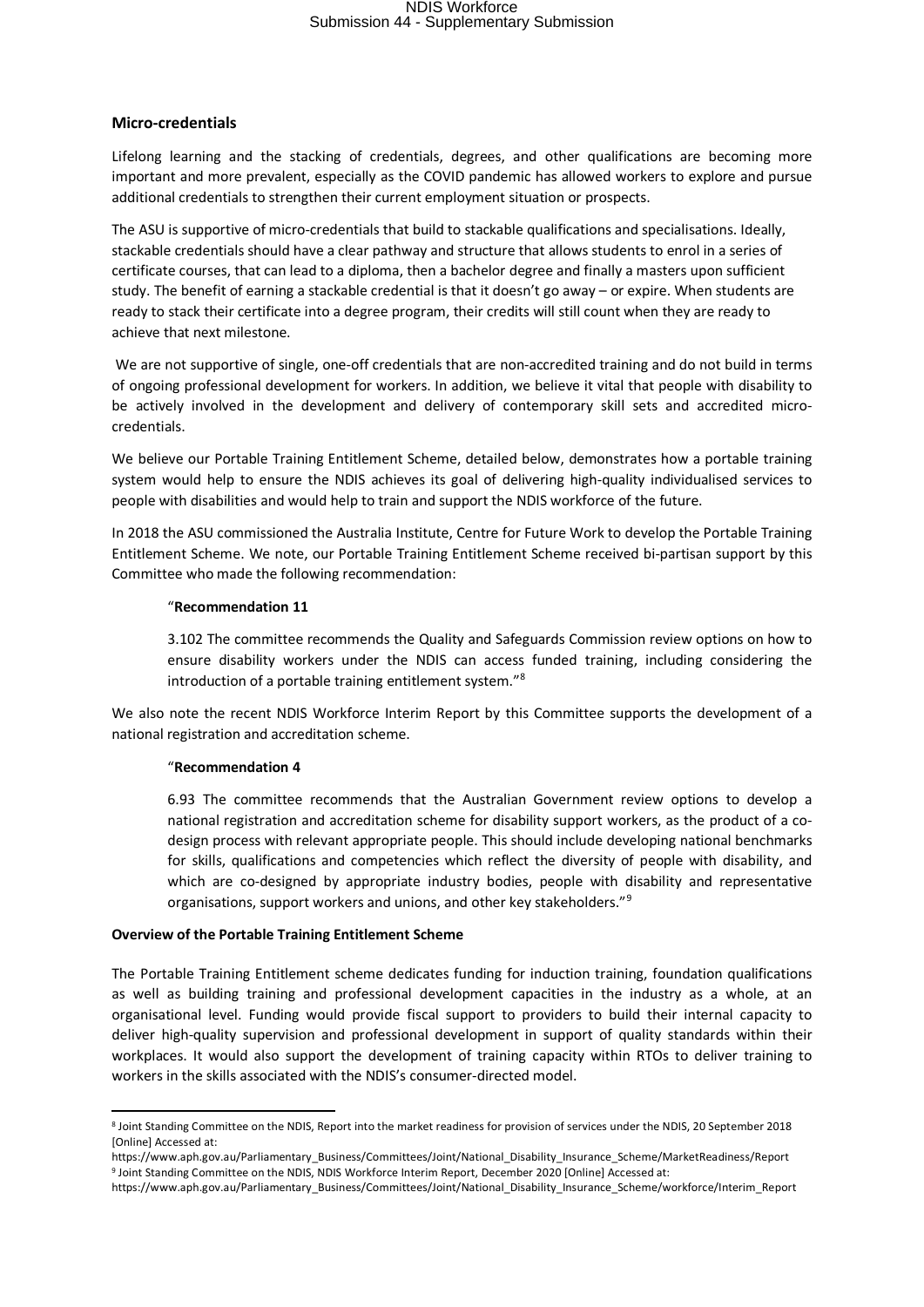Our proposed Portable Training Entitlement scheme would involve funding three stages of training for the workforce:

#### **Stage One: Induction to Disability**

This is a minimal induction training package provided to new workers starting with NDIS providers. It would involve 30 hours of on-line and face-to-face orientation to the goals and principles of the NDIS, and core features such as the code of conduct and basic safety practices; and 20 hours of supervised contact with people with disabilities. Importantly it would be an accredited VET competency that could build towards a formal qualification.

#### **Stage Two: Foundation Qualifications**

This foundation entry-level course would be required for all new disability support workers within the first 18 months of their employment in NDIS-funded service delivery. It is accredited Cert III specialist NDIS training. The course would involve 90 hours of classroom training, and 120 hours of workplace training and assessment. This stage would also include assessment of recognition of prior learning (RPL) for existing workers with experience and previous training to attain a formal Cert III.

#### **Stage Three: Portable Training Entitlement for Continuous Upgrading**

The largest element of the comprehensive NDIS training program would be the establishment of a portable training entitlement system, through which NDIS providing workers would accumulate credits toward additional training. Training credits are earned as workers complete NDIS-funded work – whether with a provider-employer (as permanent or casual worker), or even directly for NDIS participants (working as sole traders). Workers would then be able to use these credits to enrol in accredited training of their choice, relevant to specialist disability support work. The training would be accredited units of competency that build further advanced qualifications over time. The credit would also cover the costs of release from work so they are able to undertake the study. It is estimated that the average disability support worker would accumulate credits for one three-day paid training course per year under the scheme.

All three parts would rely on reviewing the range of appropriate VET accredited courses so they respond better to the diverse needs and aspirations of people with disability and build career paths for the growing workforce. (E.g. creation of new Diploma, Advanced Diploma and specialist Cert IV disability courses – e.g. Mental Health, Nutrition etc.). This review should occur nationally and be informed by experts including people with disability and their advocates.

The system would be administered by creating a federal authority such as a Disability Services Training Authority which could easily be housed within soon to be established NDIS Quality and Safeguards Commission. The NDIS Quality and Safeguards Commission is already tasked with overseeing the screening of all workers and registering providers etc.

The benefits of this scheme would be a win not only for the workforce, but also participants, employers and the TAFE Sector:

**NDIS workforce:** Fosters development of meaningful career paths and specialisation which will lead to greater retention and job satisfaction. It will also provide more attractive jobs for new workers to join the sector knowing they will be supported with induction and ongoing development. This is the fastest growing employment area in the country and investment in training is needed to assist workers transition from declining industries.

Participants: No impact on their individual package costs - it is a separately funded program. It will provide for better retention of good workers. Attracting new workers to the sector that want to stay and build careers but who are also sufficiently inducted into NDIS person centred care and the code of conduct. Person centred specialisation within the workforce so that NDIS supports can be responsive to their needs and aspirations.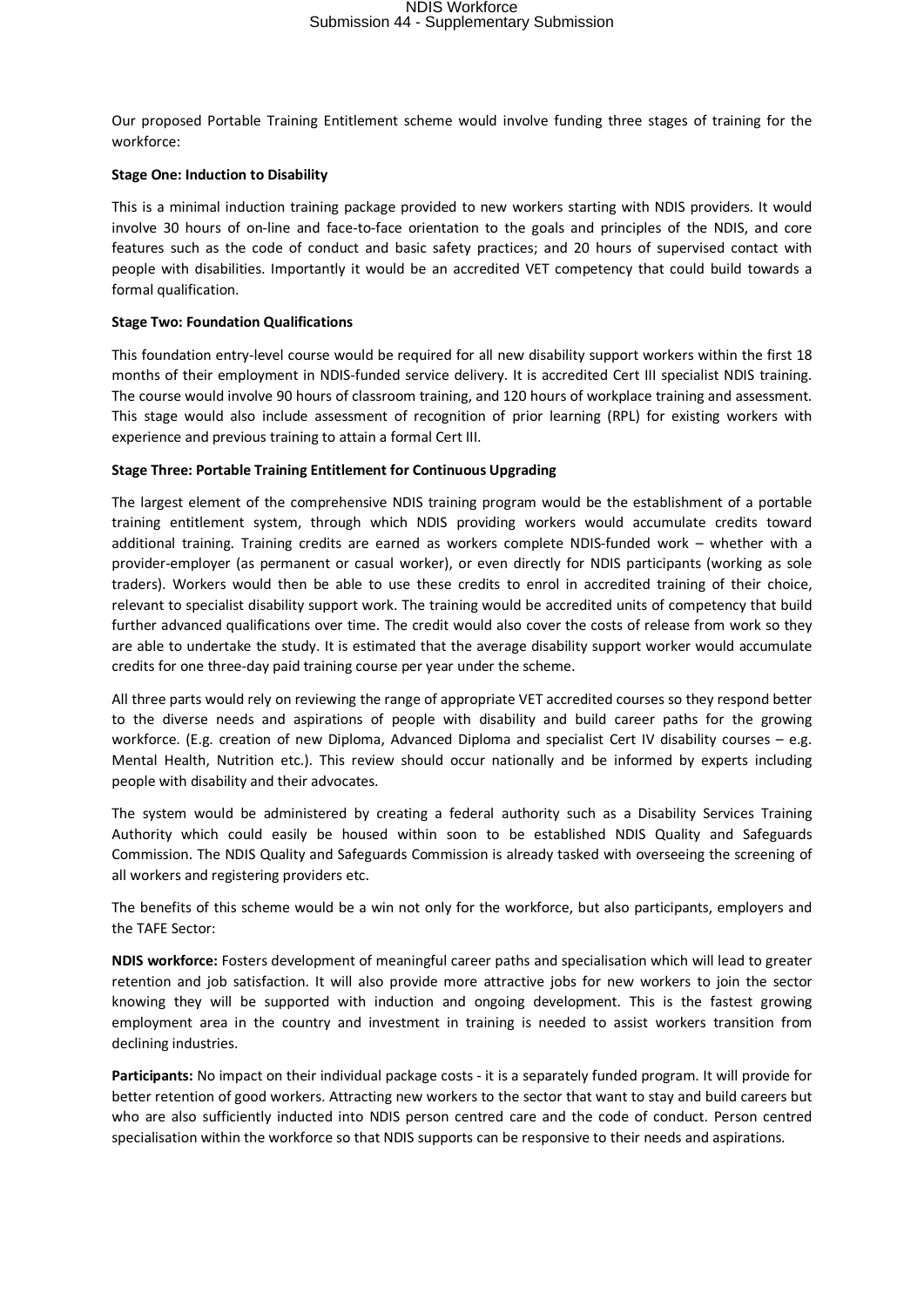**Employers:** Better support for the workforce means less pressure on employers to do stand-alone training of NDIS workers that is currently replicated provider to provider but not accredited nor of a meaningful or specialised nature. Greater savings from longer term retention of staff. Greater pool of employees to address this impending workforce crisis.

**TAFE Sector:** Support for public TAFE system via ongoing injection of students and an innovative model for TAFE to play longer term role in human services professional development.

**The Cost:** The total cost of proposal is included below noting it represents less than one cent in the dollar of total government expense on NDIS. This is the estimated total government contributions to be split between state and federal governments via a partnership arrangement as NDIS workforce growth and retention is a joint responsibility like the NDIS itself.

#### **A Portable Training Entitlement for the disability sector10**

**.** 

- 1. All recognised foundation training for the industry should be based on qualifications registered through the Australian Qualifications Framework.
- 2. All training should be conducted by public or selected non-profit RTOs, and quality audits undertaken by ASQA to ensure that RTOs have the training infrastructure to deliver educational outcomes that are of the highest possible level of quality. Incremental funding should be prioritised towards TAFES as the highestquality publicly funded RTOs.
- 3. Vocational pathways available to workers should be extended through the development of qualifications at Diploma and Advanced Diploma level on the Australian Qualifications Framework.
- 4. That the content of the new compulsory induction be reviewed (in consultation with all stakeholder organisations, including representatives of people with disabilities) to ensure that it includes a workplace component, and information about the requirements on workers under the proposed new Code of Conduct. Assessment standards should also be introduced to ensure that the learning objectives are achieved by all students completing the induction.
- 5. That it should be compulsory for employers to support workers to successfully complete the induction programme within 6 months of being newly employed.
- 6. That an accreditation and registration regime be introduced to support improvements in quality standards in the disability sector. Registration should be based on the achievement of a minimum foundation qualification at Certificate III level; with the proviso that newly employed workers enrolled in a Certificate III could apply for provisional registration for up to 18 months.
- 7. That an independent Capacity Building Fund be established under the NDIA, jointly endowed by the Commonwealth and State governments, separate from the funding mechanisms associated with the NDIS unit pricing system.
- 8. The Capacity Building Fund would cover the full costs of compulsory induction and foundation training for newly hired disability support workers (and the cost of completing RPL procedures for existing workers), as a means of quickly boosting the number of skilled workers in the industry.
- 9. The Capacity Building Fund would also cover the costs of a portable training entitlement system, under which disability support workers accumulate credits for paid training hours and then utilise those credits to enrol in qualifying courses.
- 10. The Capacity Building Fund would also fund organisation-level investments in training capacity, by both public and qualifying non-profit RTOs, and by disability service providers.
- 11. That parties to the SCHADS award consider how to develop and implement an extended structure of classifications and pay that will reflect the accumulating advanced vocational qualifications attained by disability support workers under the proposed portable training entitlement.

<sup>10</sup>Ryan R and Stanford J A Portable Entitlement Training System for the Disability Support Services Sector. The Australia Institute Centre for Future Work 2018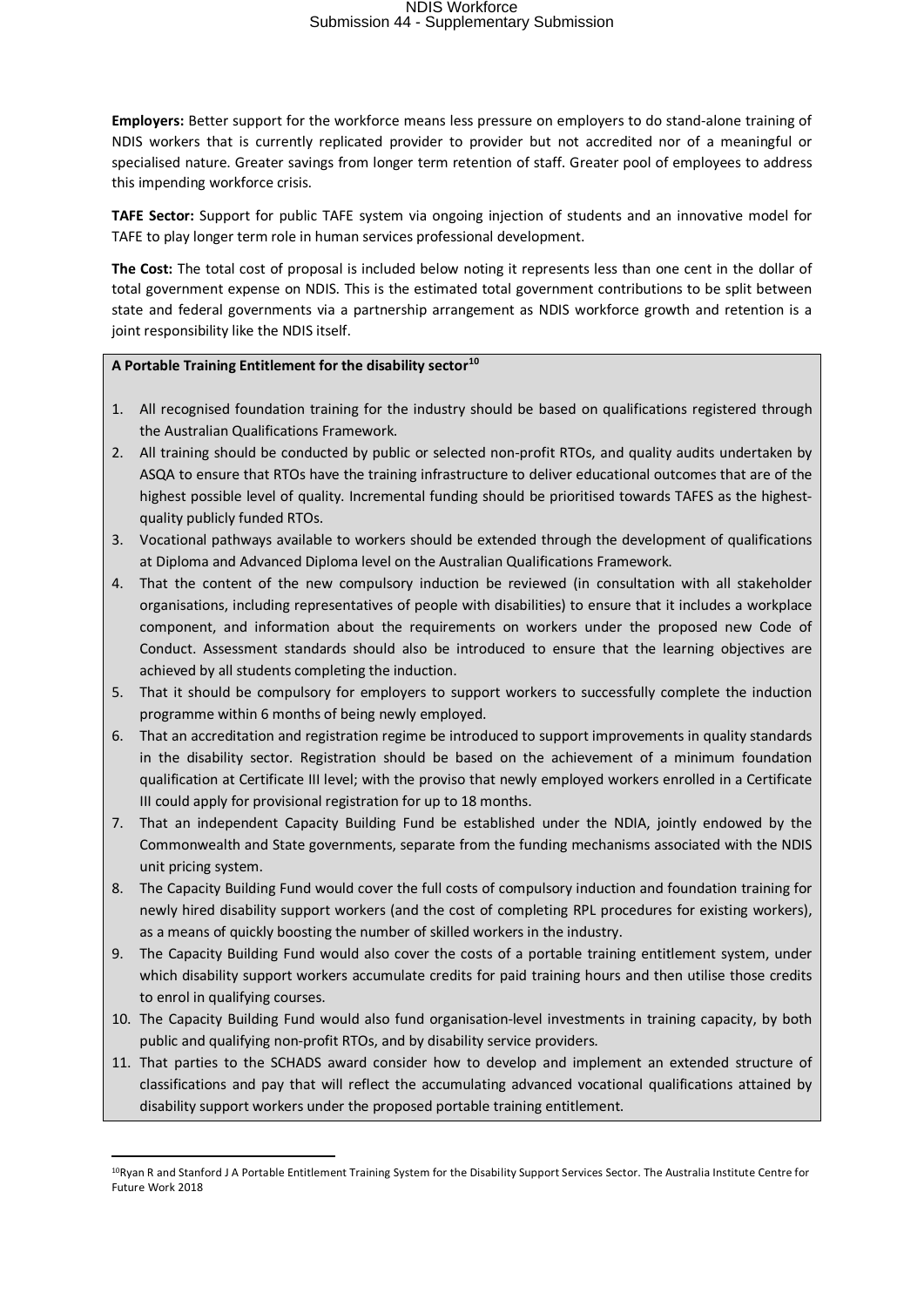- 12. That the SCHADS award explicitly recognise the right of disability support workers to utilise their paid training entitlements in working hours, on course and vocational streams of their choice.
- 13. That the Quality and Safeguards Commission include an independently constituted Disability Services Training Administration (DSTA), with responsibility for tracking the portable training entitlement for workers across the disability support sector, and regulatory oversight of curriculum, training, and quality assurance (in collaboration with relevant VET authorities).

Finally, the ability for workers to have recognition of prior learning (RPL) form part of any portable training entitlement or skills passport is vital. RPL allows assessment of a workers formal, non-formal and informal learnings. It allows workers to supply evidence that can be assessed, with the worker awarded either a full or partial qualification based on that evidence and experience.

RPL allows for worker's skills to be recognised in a formal qualification, which will assist with retention in the sector. RPL has been shown to improve workers self-esteem, improve employability and in most cases it can lead to further education and training.<sup>11</sup> RPL fosters employability and thus better, decent jobs.

#### **Skills Passport**

As outlined above, our Portable Training Entitlements scheme envisages that accredited skills can be traced and tracked by an independent authority, such as the NDIS Quality and Safeguards Commission which already has established worker screenings units. We envisage a large worker database which could have the "passport" fields/skills required and the ability to track the accredited skills being attained by workers.

The ASU does not support a Skills Passport program that would be left for employers or employer bodies to implement, as this would have the consequence of locking out many sole traders and gig-workers.

#### **Traineeships**

 $\overline{a}$ 

The Plan is not currently detailed enough in regards to traineeships so we are cautious as to how they would work. It is essential that traineeships provide appropriate safeguards around pay, conditions and ensuring proper training and direct support and supervision is available to students.

#### **Psychosocial disability**

Priority 2 acknowledges the "lack of workers with the ability to assist participants with psychosocial disability"12.

We believe a reason why the NDIS is struggling to recruit mental health specialists is due to the NDIA pricing model not adequately funding and recognising the expertise and skills required by mental health care workers. Mental health workers are a distinct section of the social and community sector workforce, working exclusively with high or exceptional needs mental health clients.

Historically, mental health care workers have been classified at Level 4 or Level 5 of the Social, Community, Home Care and Disability Services Industry Award, depending on their duties, skills and experience. However, the NDIS sets rates by reference to the classification of non-specialist entry level disability support workers.

Under-classification of mental health work is a significant problem. Mental health organisations cannot advertise for roles at higher classification levels and have been forced to make roles redundant and replace them with level 2 roles. Unfortunately, in many cases these new level 2 roles are filled by mental health workers who were previously employed at levels 4 or 5 of the Award.

https://www.ilo.org/wcmsp5/groups/public/---ed\_emp/---ifp\_skills/documents/publication/wcms\_625895.pdf<br><sup>12</sup> Department of Social Services, NDIS Workforce Plan: 2021-2025

<sup>&</sup>lt;sup>11</sup> ILO, Recognition of prior learning: Key success factors and the building blocks of an effective system [Online] Accessed at: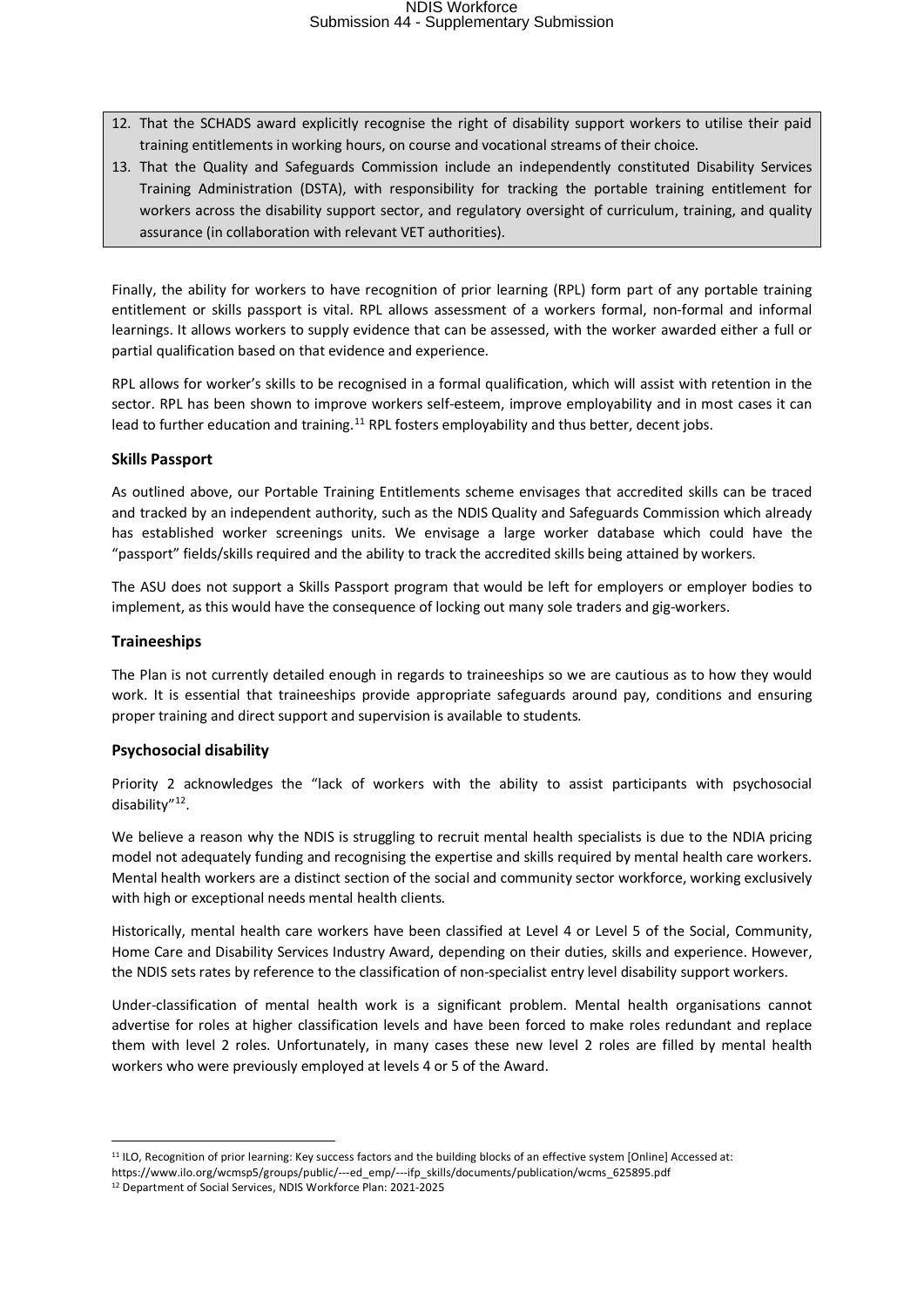The delivery of quality outcomes for mental health service users is dependent on providers being able to invest in activities such as performance monitoring, quality assurance, continuous improvement and workforce training, development and planning. NDIS direct mental health support pricing means it is not financially viable for service providers to offer sufficient professional supervision and training. In addition, mental health workers need time to reflect, to plan, to debrief, to be in a position to provide the quality that's required.

A survey conducted by the ASU of mental health workers found that 47% of respondents reported they were looking to leave the mental health sector within the next five years. The main reason they indicated they intended to leave was the change to funding (such as the NDIS), with many citing they are able to get better pay and conditions working elsewhere.

Until funding is set by reference to the classifications of skilled professionals (Levels 4 or 5), the industry will be unable to retain and most importantly recruit experienced skilled mental health workers that are able to engage in the complex cognitive behavioural interventions required by mental health clients.

### 5. Priority 3

### Reduce red tape, facilitate new service models and innovation, and provide more market information about business opportunities in the care and support sector

Priority 3 discussed reducing barriers for providers and workers to provide support across programs including improvement of pricing approaches to ensure effective operation of the market. However, the Plan is silent on the issue pay, despite low pay as being flagged as a barrier to working in the disability sector.

This disappointing given the recent Interim Report by this Committee which stated:

"The committee understands that the Australian Government proposes to release a national workforce plan for the NDIS, after consultation with the disability, aged care and community sectors. The committee looks forward to the release of this workforce plan, and considers that it should include—at a minimummeasures to:

- improve workforce conditions via stable employment; investment in training, supervision and professional development; and pay reflecting the complex, sensitive nature of disability support work;
- enhance and—where appropriate—harmonise the skills, qualifications and expertise of the workforce;
- support the employment of people with lived experience of disability; and
- address thin markets for services—particularly for Aboriginal and Torres Strait Islander peoples and for people living in regional, rural and remote areas."

In addition, the Committee made the following recommendation:

"Recommendation 1

The committee recommends that the Australian Government facilitate an independent review of the funding model for the National Disability Insurance Scheme (NDIS), with a particular focus on:

- exploring whether it is appropriate for the National Disability Insurance Agency to have responsibility for price settings for NDIS supports;
- ensuring that prices reflect the 'true' cost of service delivery, including training, supervision, case management and other non-client-facing work;
- addressing impacts of the funding model on the nature of work within the NDIS, including the implications for support workers, allied health professionals and others;
- addressing the impacts of the funding model on the quality and safety of supports and services for NDIS participants; and
- exploring alternative funding models where negative impacts are identified."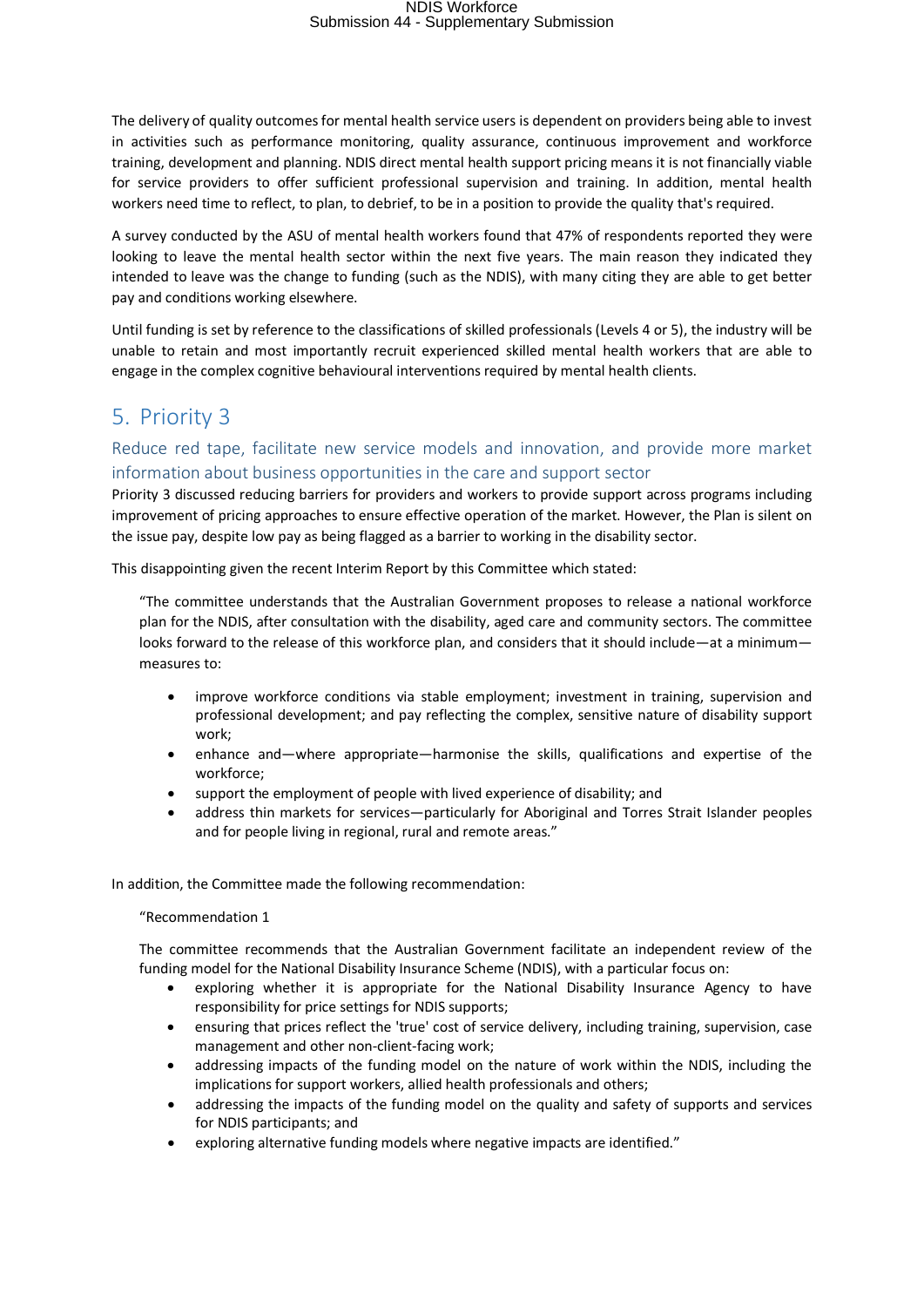The current relationship between award rates and NDIS pricing does not take into account what is required to deliver high quality services and arrangement to fully support workers to deliver personalised, responsive and safe services to consumers.

#### **Wages that recognise the value and complexity of support work, and provide for workers and their families**

In order to attract sufficient workers, disability support jobs must be secure and well paid, with a career pathway to retain workers in the sector. We believe the current NDIS pricing regime does not provide for this. It is based on incorrect assumptions made about the nature of disability support work without sufficient consultation with frontline workers, people with disability or their representatives.

We consider that a number of key assumptions underpinning the NDIS unit price are flawed, in particular:

- Prices wrongly assume that the total scope of disability support work is covered within Level 2 of the relevant Modern Award (the Social, Community, Home Care and Disability Services Industry Award). They do not set rates of pay at levels necessary to attract skilled staff or encourage upskilling or in recognition of the complexity of the work. Nor do prices reflect the growing independence and autonomy of disability support workers as providers scale back supervision due to budget constraints.
- The price model does not recognise the time needed to deliver quality services to NDIS participants. Disability support workers have inadequate time to build relationships with participants, follow up on participant's needs, coordinate and communicate with supervisors and other workers, complete paperwork, debrief and handover between shifts. This results in low quality of care.
	- $\circ$  A recent report by the University of New South Wales (UNSW)<sup>13</sup> found that on average frontline workers contributed 2.6hrs per week of unpaid work to compete essential functions of the work including: case notes, handovers, reports and communication with colleagues and other service providers regarding clients supports.
	- $\circ$  The UNSW report found 64% of respondents agreed or strongly agreed they felt under pressure to do more with less time.
- Prices do not cover the cost of induction and training.
	- o The UNSW report found that 26% of respondents received less than 1 day of training in the last 12 months
	- $\circ$  The UNSW report found many respondents did not receive enough training to do their job effectively.
- Because the prices are set too low, they encourage the fragmentation of working time, unpaid work, casualisation, under-classification and underemployment. This undermines attempts to expand the workforce.
- Award rates are intended as a 'floor' on wages and conditions. However, the NDIS cost model uses the Award to impose a 'ceiling' on wages.

Our members have shared their experiences of the NDIS and have the following concerns about the unit price as a barrier in recognising and rewarding their work.

- *"This is the lowest paid job I have ever been paid. It is not much"*
- *"The NDIS does not allow funding for staff development or team meetings. It seems all training and further skill development costs will be placed on the worker. This will reduce the high level of care that can be provided to our clients as our wages will not increase to cover these costs"*
- *"Increase in non-billable administrative workload & employer pressure to meet billable KPIs have led to increased employee stress"*
- *"It should include at least 15mins for administration, documentation and communication for each day that the participant receive support"*

 $\overline{a}$ 

<sup>13</sup> University of New South Wales, Working in new disability markets: A survey of Australia's disability workforce, May 2020 [Online]

https://www.researchgate.net/publication/341448295\_Working\_in\_new\_disability\_markets\_A\_survey\_of\_Australia's\_disability\_workforc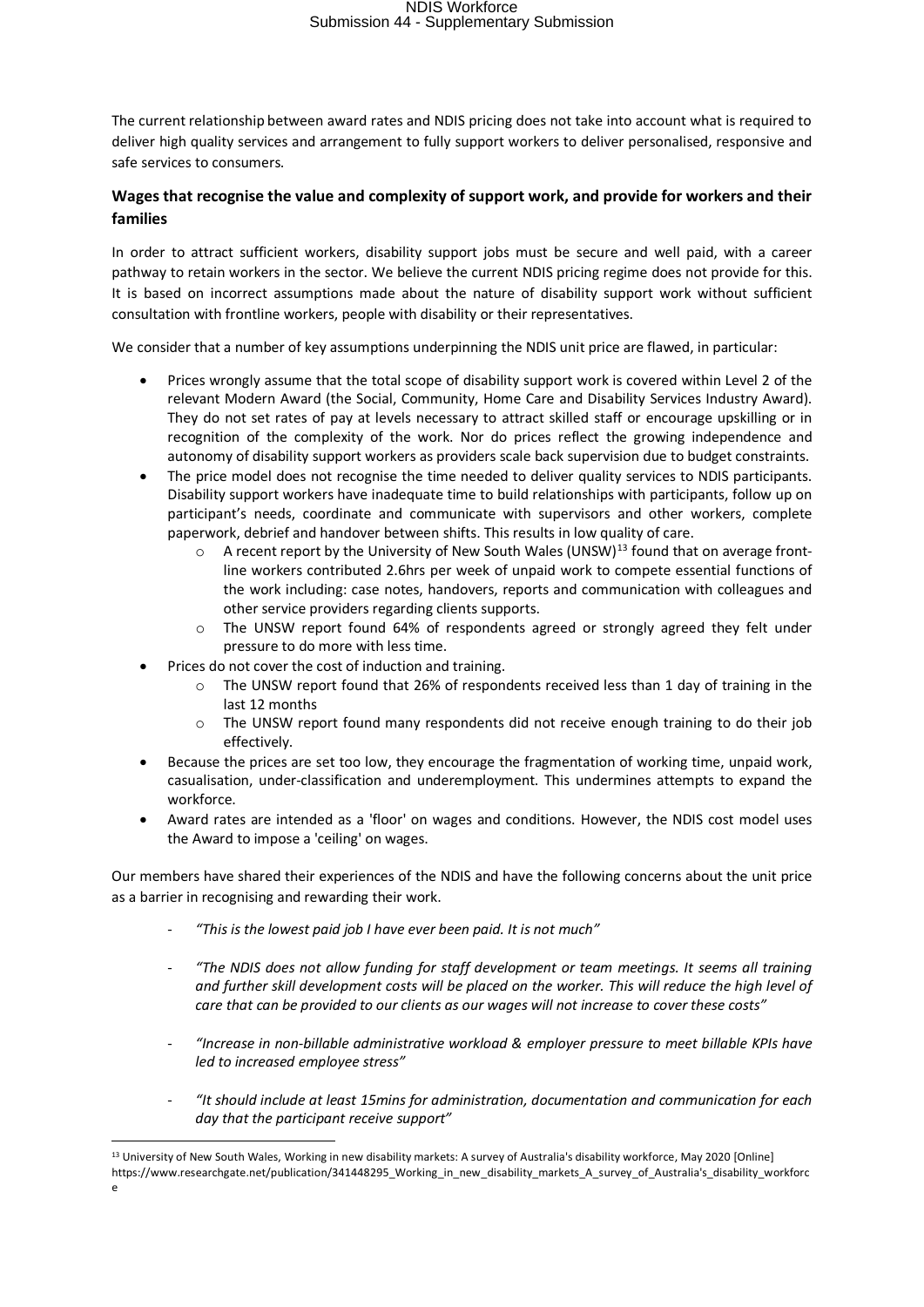Unless award rates are sufficient to attract the necessary calibre of workers, and pricing recognises the challenges of service delivery detailed above, the undersupply of workers will continue well into the future.

#### **Secure jobs at the centre of service delivery**

Retaining and attracting workers to the sector is crucial for the NDIS to be a success. Quality, responsive supports for people with disability will not be available if the workforce is insecure and therefore unstable.

The traditional model of permanent employment with a single service provider is currently being eroded by alternative employment models, in particular:

- A rise in the casualisation of workforce as providers shift risks associated with flexible service delivery onto the workforce;
- A rise in instances of employment across multiple disability service providers as workers try to maximise a stable income in the face of provider hesitancy to embrace permanent full-time work under the NDIS;
- A rise in self-employment as a sole trader providing services directly to clients as workers seek to cut out the "middle man" of a controlling employer limiting their own hours and flexibility;
- A rise in "gig-economy" work as platform services (e.g. uber style services) enter the market; and
- A rise in people with disability wanting to employ directly their own support workers to have greater control over the type of support they want and when they want it.

The ASU believes the NDIS pricing model needs to properly reflect the real cost of quality disability support, including:

- Appropriate wages and conditions for the workforce and that reflects the complexity of the work they perform;
- Secure jobs, not just short term casual work;
- Career paths for disability workers;
- Team approaches and good quality supervision, including clinical supervision;
- Specific disability service provisions such as: case management, training, debriefing, documentation of care plans, etc.;
- Stability of the workforce to ensure consistency for people experiencing disability.

In response to the fragmentation and uncertainty of client demand, employers are increasingly meeting staffing needs through piecemeal unit-based assignments.<sup>14</sup> This results in very short notice or ad hoc shifts and imposes stress on workers due to the ability to plan around a stable roster or work pattern. The current system of fragmented working hours, casual jobs, unpaid work, underemployment and under classification will not attract people to the sector.

#### **Worker Screening Checks**

**.** 

The ASU is not opposed to the simplification for worker screening checks. We believe a model such as the Working with Vulnerable People (WWVP) scheme in the ACT could be an appropriate scheme whereby the scheme aims to reduce the risk of harm or neglect to vulnerable people in the ACT, across multiple sectors.

It is important to ensure any worker screening check will not be an impost on workers. We note that the current workers screening units for NDIS are under resourced, and reports from our member suggest it can take months to get clearance due to a backlog in applications, which results in them losing work.

<sup>14</sup> Precarity and Job Instability in NDIS Support Work [Online] Accessed at: https://agedcare.royalcommission.gov.au/system/files/2020- 08/RCD.9999.0460.0008.pdf